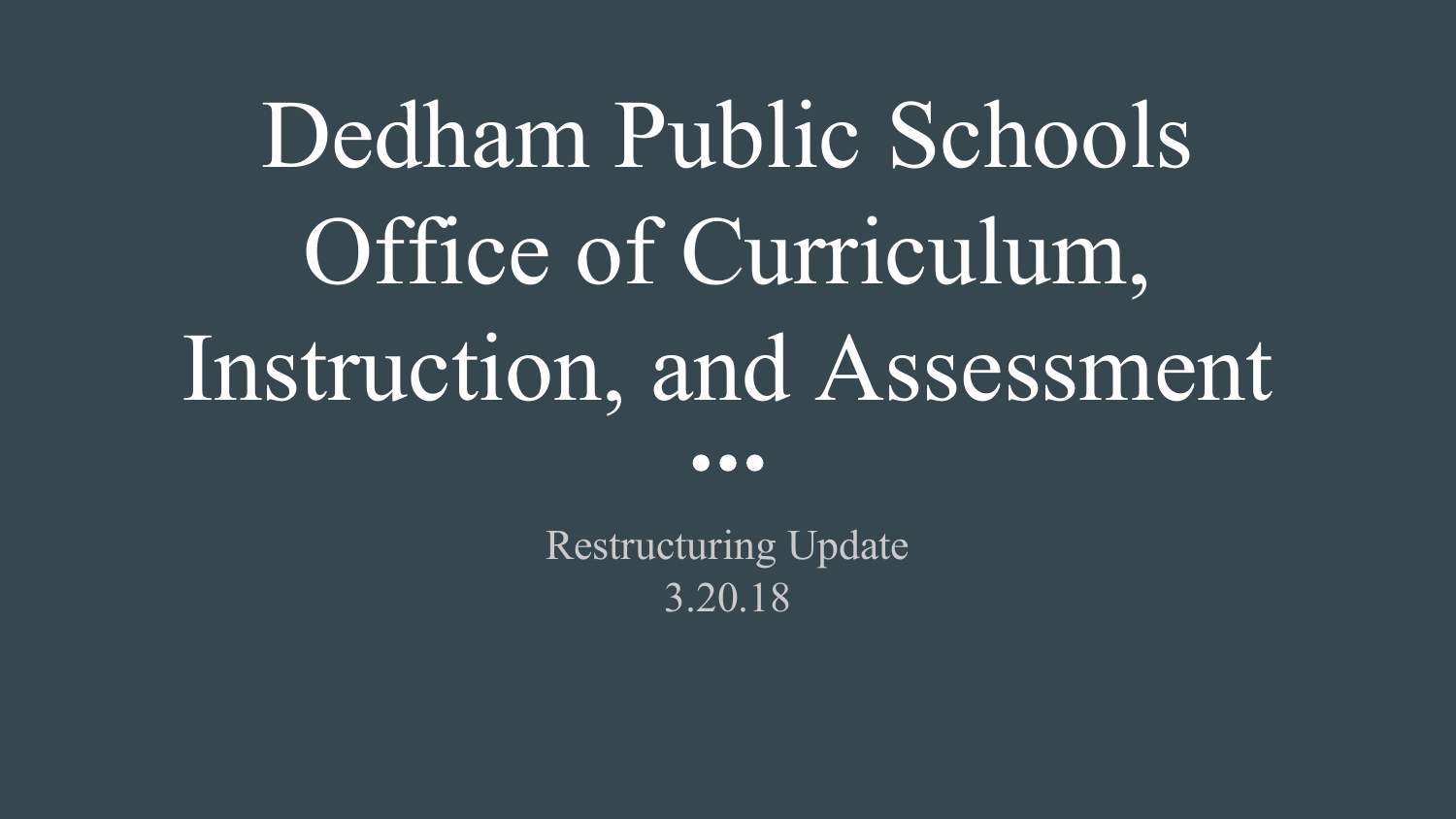## Restructuring

Systems and structures to support professional staff.

- Instructional Coaches
- Curriculum Coordinators
- Educational Team Leaders
- Director of Clinical Services
- Director of Health Services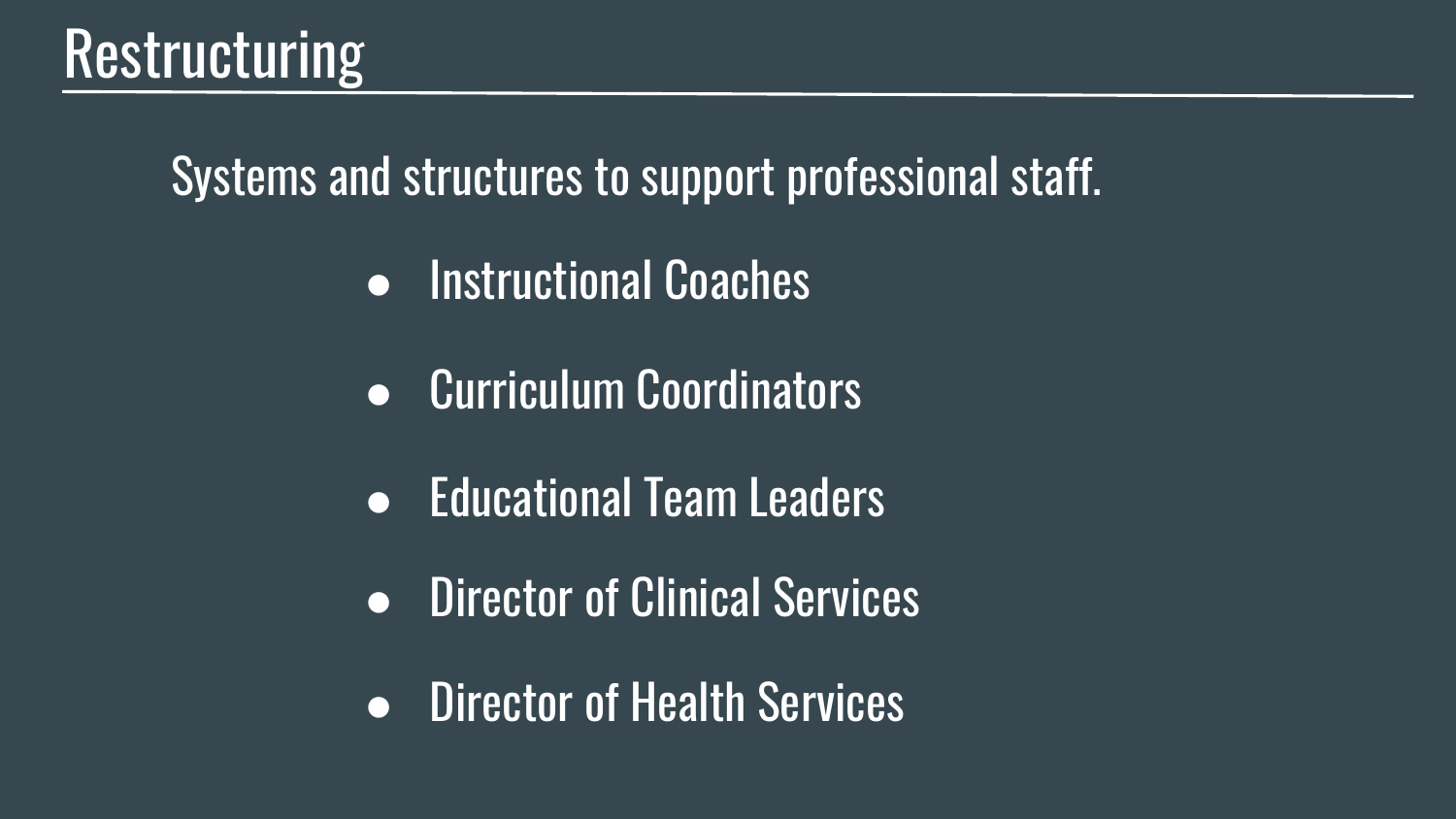### **Outcomes**

### What did we hope to see?

- Enhanced organizational structures/systems to support professional learning
- Build educator capacity through increased quality and quantity of feedback for professional staff
- Streamline organizational structure to support coordination and collaboration within and between departments
- Adjustments to classroom and clinical practice
- High levels of student learning and growth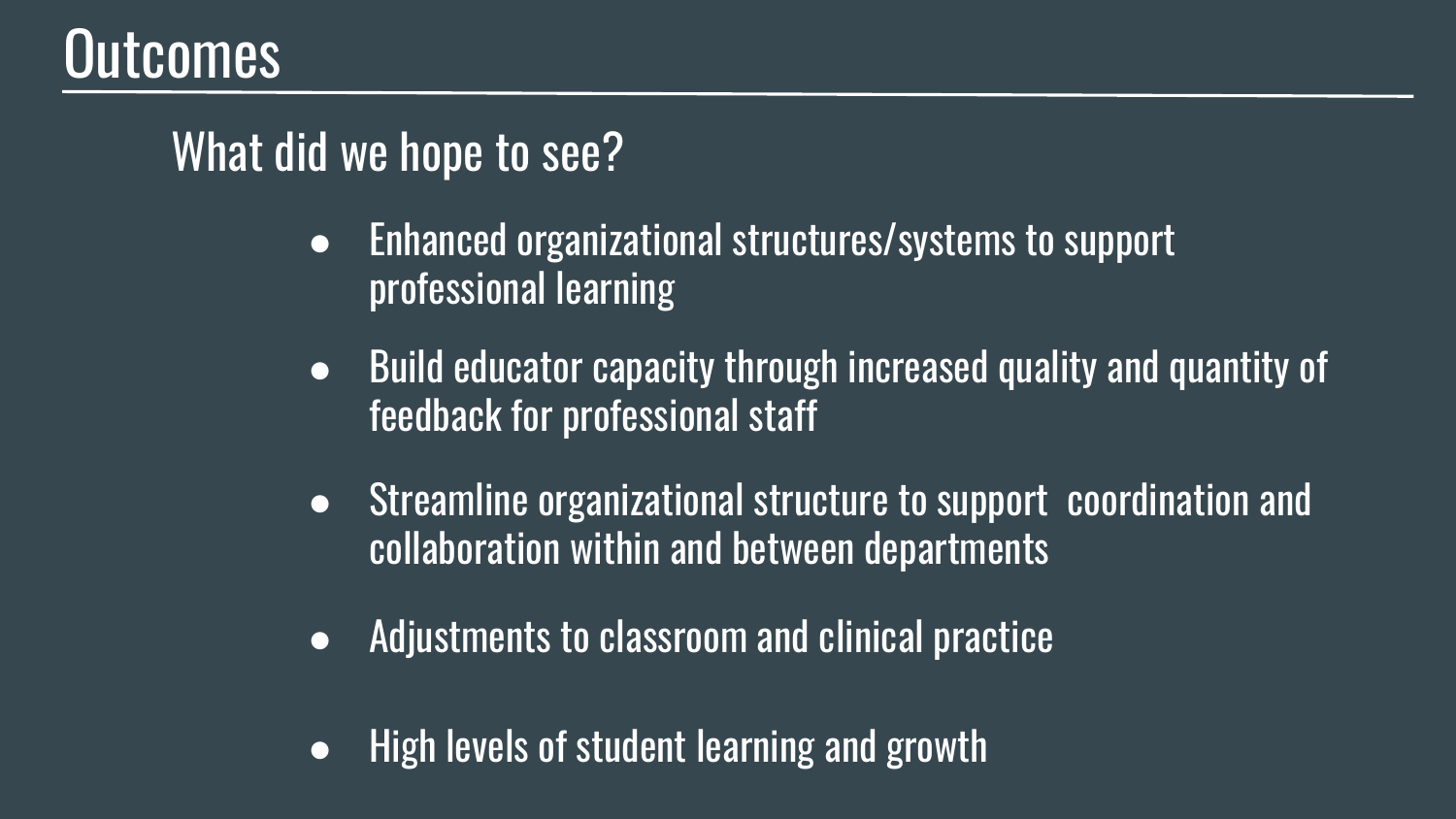### Outcomes

### How do we know we are getting better?

● Perception

● Practice

● Performance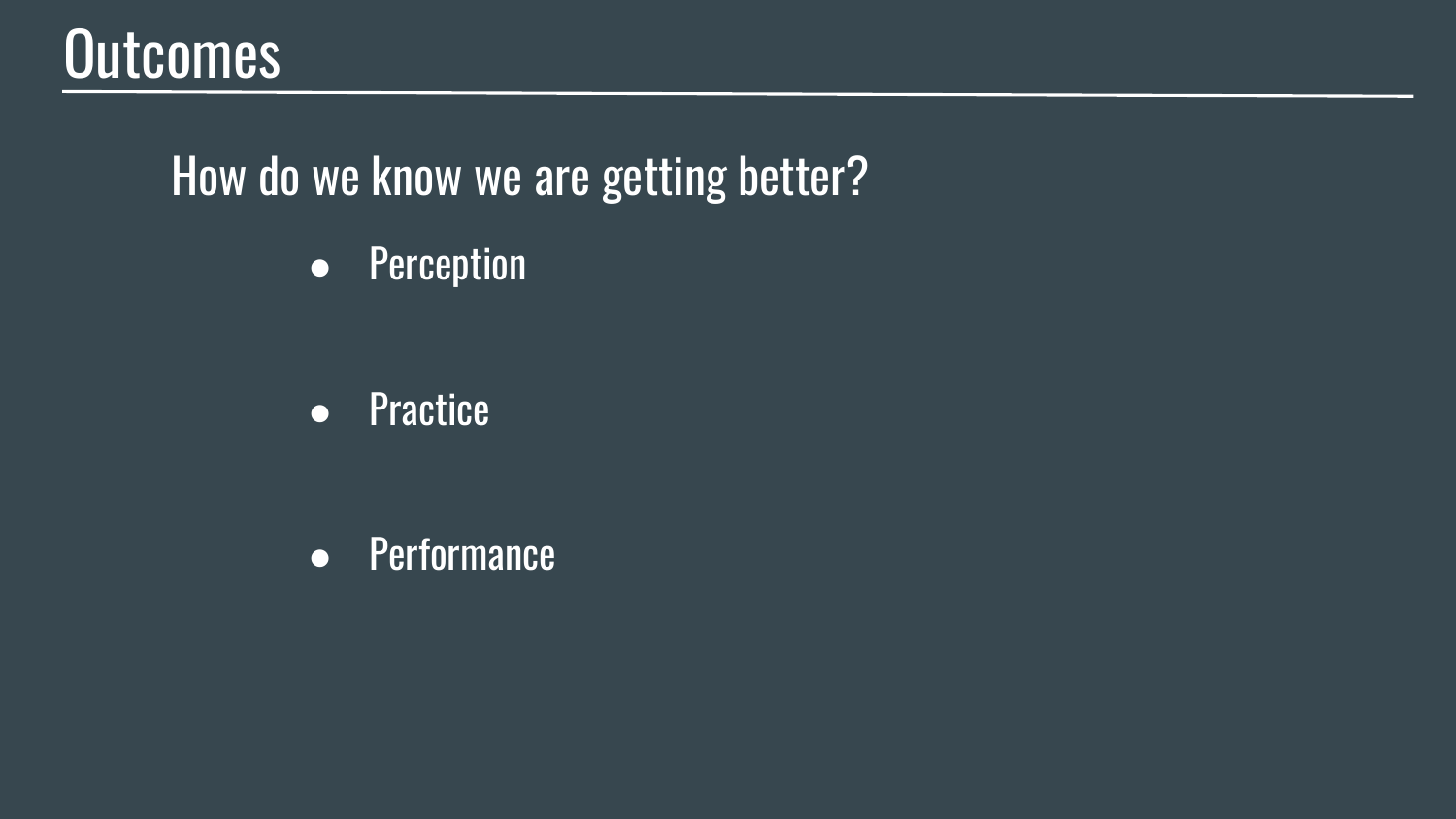## Perception and Panorama Surveys

● Staff and Teacher

How often do your professional development opportunities help you explore new ideas?

● Student

How excited are you about going to your classes?

● Families

How much of a sense of belonging does your child feel at his/her school?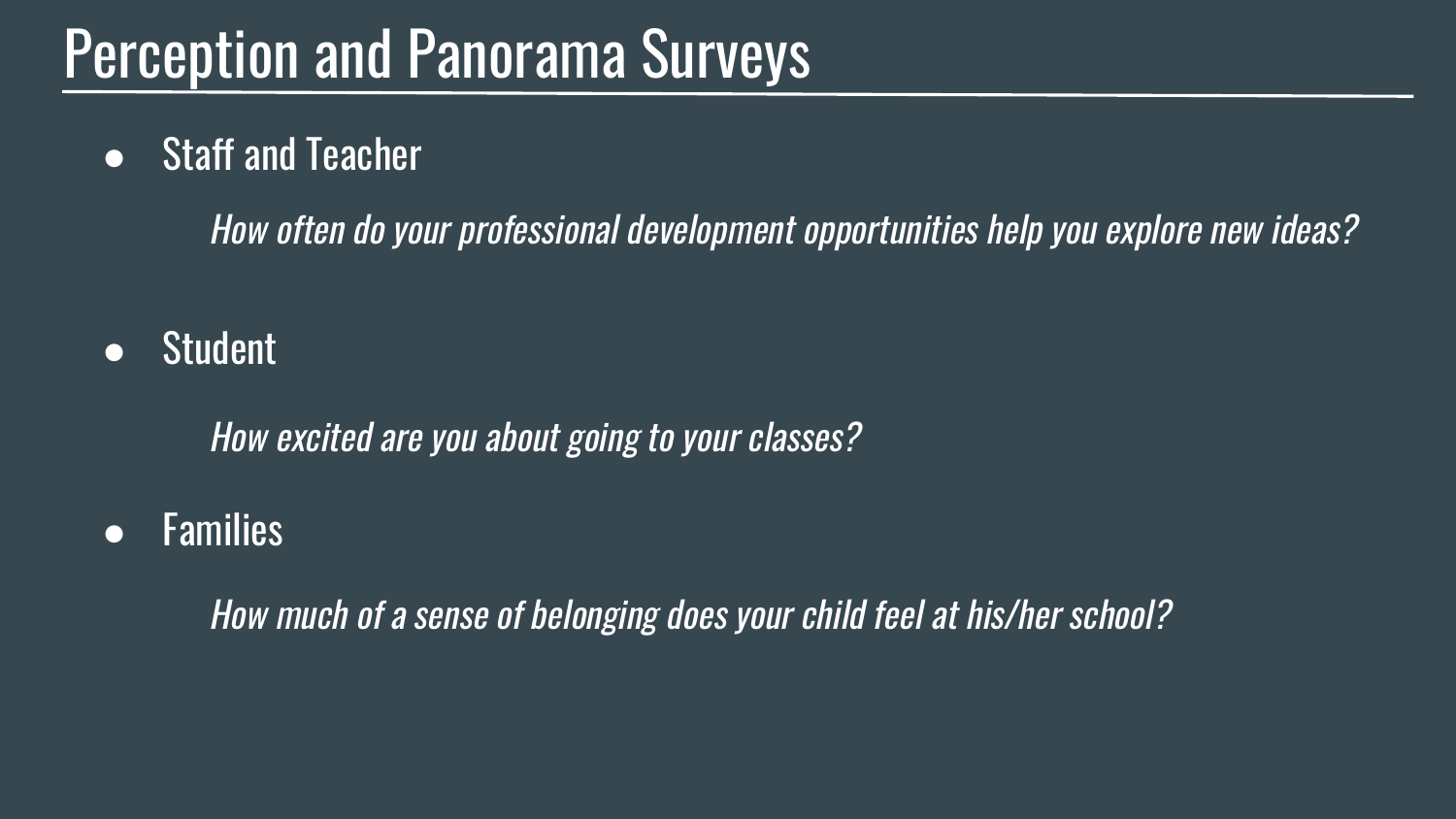### What have we learned?

### Professional Learning

Based on 93 responses

Perceptions of the amount and quality of professional growth and<br>learning opportunities available to faculty and staff.

 $\blacktriangle$  16

from

Spring 2017

 $52$  % responded favorably

### **Staff** Educators **Educators**

### Professional Learning<br>Based on 180 responses

Perceptions of the amount and quality of professional growth and learning opportunities available to faculty and staff.

 $44.$ responded favorably

 $\blacktriangle$  13 from Spring 2017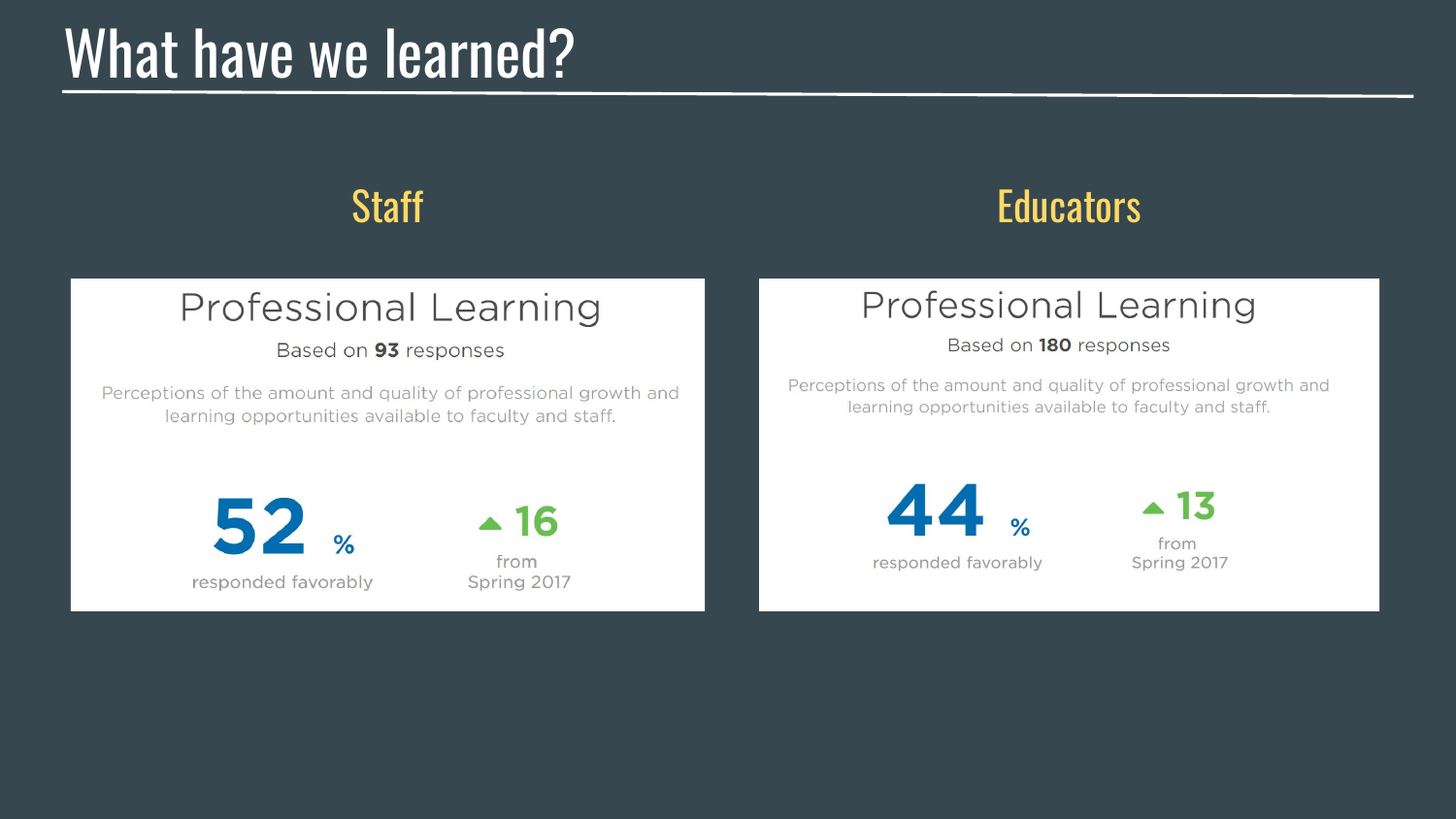### What have we learned?

# School Leadership<br>Based on **93** responses

 $\sim$  the concentration provides the concentration of the concentration of the concentration of the concentration of the concentration of the concentration of the concentration of the concentration of the concentration of t

Staff Educator Controllering Controllering Controllering Controllering Controllering Controllering Controllering Controllering Controllering Controllering Controllering Controllering Controllering Controllering Controlleri

# School Leadership<br>Based on 180 responses

Perceptions of the school leadership's effectiveness. ➢ +10% Shared Decision Making

61

responded favorably

 $\blacktriangle$  6 from Spring 2017  $\overline{44}$  %  $\overline{4}$ responded favorably

from Spring 2017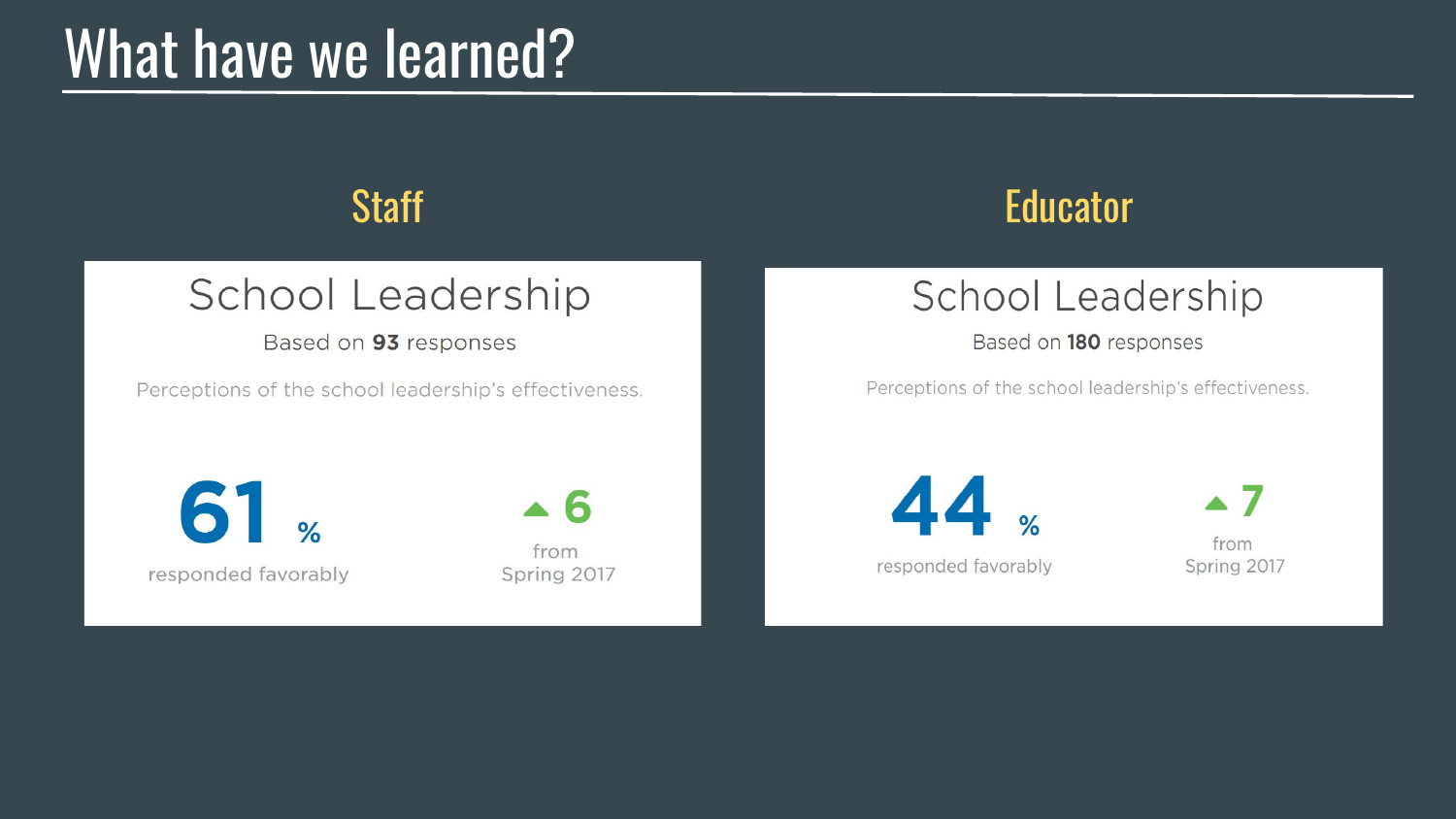### What have we learned?

## Feedback and Coaching<br>Based on **93** responses

Perceptions of the amount and quality of feedback faculty and staff receive.

### Staff Educator Controllering Controllering Controllering Controllering Controllering Controllering Controllering Controllering Controllering Controllering Controllering Controllering Controllering Controllering Controlleri

# Feedback and Coaching<br>Based on 180 responses

Perceptions of the amount and quality of feedback faculty and staff receive.

 $58<sub>u</sub>$   $47$ responded favorably

from Spring 2017

 $27$ responded favorably

 $\blacktriangle$  1 from Spring 2017